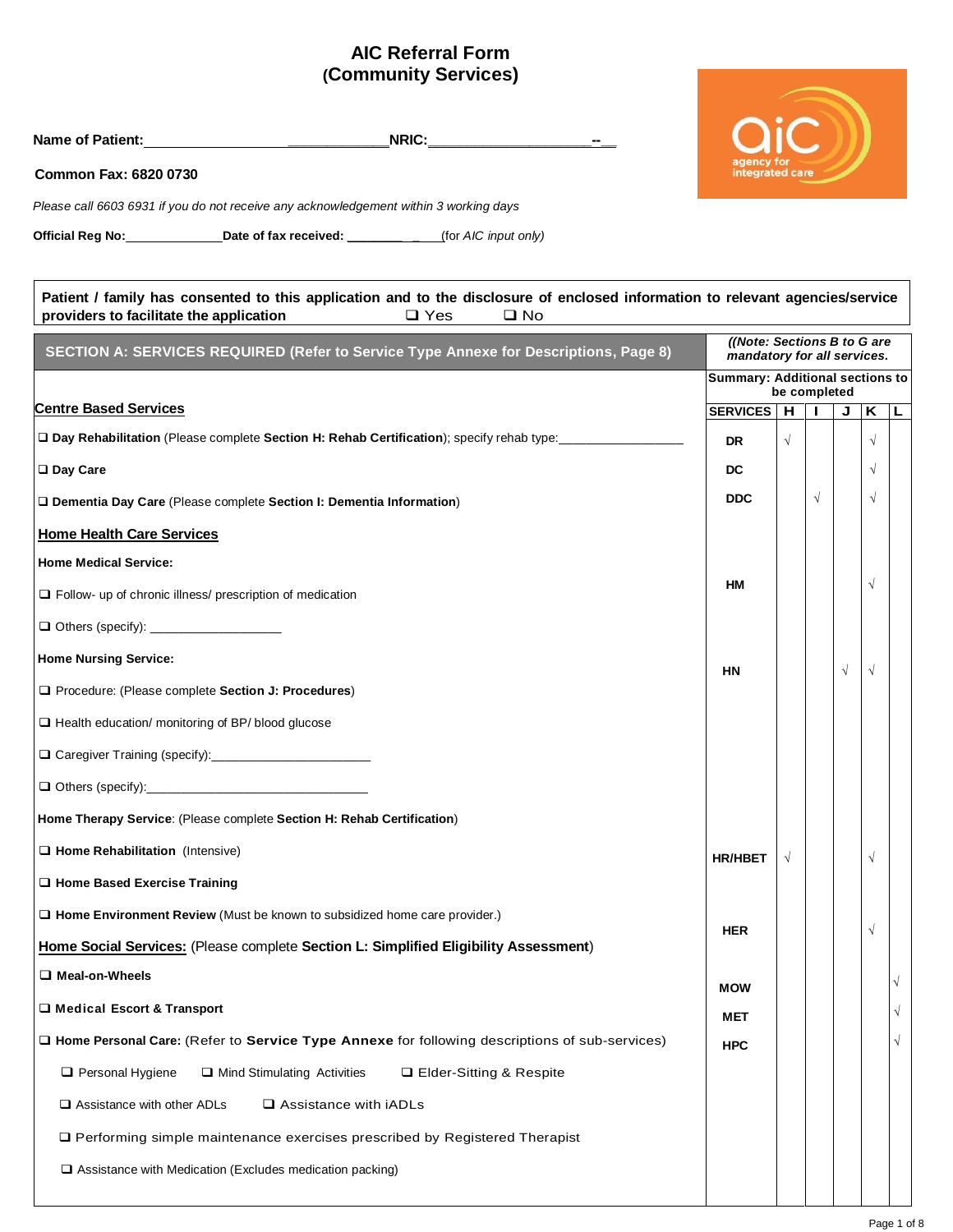| SECTION B: REFERRING SOURCE (i.e. person putting up this referral)                                                                                                                                        |                                                                                                                                                                                                                 |  |  |  |  |
|-----------------------------------------------------------------------------------------------------------------------------------------------------------------------------------------------------------|-----------------------------------------------------------------------------------------------------------------------------------------------------------------------------------------------------------------|--|--|--|--|
|                                                                                                                                                                                                           |                                                                                                                                                                                                                 |  |  |  |  |
|                                                                                                                                                                                                           |                                                                                                                                                                                                                 |  |  |  |  |
|                                                                                                                                                                                                           |                                                                                                                                                                                                                 |  |  |  |  |
| SECTION C: CLIENT'S PARTICULARS (affix patient identification label below if available)                                                                                                                   |                                                                                                                                                                                                                 |  |  |  |  |
| Name<br><u> 1989 - Johann John Stone, mars eta biztanleria (h. 1989).</u>                                                                                                                                 | Race:<br>$\Box$ Chinese<br>$\Box$ Indian<br>$\Box$ Malay                                                                                                                                                        |  |  |  |  |
|                                                                                                                                                                                                           | $\Box$ Eurasian                                                                                                                                                                                                 |  |  |  |  |
|                                                                                                                                                                                                           | Gender:<br>$\Box$ Male<br>$\Box$ Female                                                                                                                                                                         |  |  |  |  |
| <b>NRIC Address</b><br><u> 1988 - Andrea Stadt Britain, amerikansk politik (</u><br><u> 1990 - Johann Harry Harry Harry Harry Harry Harry Harry Harry Harry Harry Harry Harry Harry Harry Harry Harry</u> | Citizenship / IC colour:<br>□ Singaporean / Pink □ S'pore PR / Blue<br>$\Box$ Not available<br>$\Box$ Others:                                                                                                   |  |  |  |  |
| <b>Residential Address</b><br>(If different from NRIC address)<br><u> 1989 - Johann John Stein, markin fan it ferskearre fan it ferskearre fan it ferskearre fan it ferskearre fan </u>                   | <b>Marital Status:</b><br>$\Box$ Single<br>$\Box$ Married<br>$\Box$ Widowed<br>$\Box$ Separated<br>$\Box$ Divorced                                                                                              |  |  |  |  |
| <b>Postal Code</b><br><b>Telephone</b>                                                                                                                                                                    | Language / Dialect Spoken:<br>$\Box$ English<br>$\square$ Mandarin<br>$\Box$ Malav<br>$\Box$ Tamil<br>$\Box$ Teachers<br>$\Box$ Hokkien<br>□ Cantonese<br>$\Box$ Teochew<br>$\Box$ Others: ____________________ |  |  |  |  |
| : Private D HDB (specify below)<br>Accommodation<br>□1-Rm □2-Rm □3-Rm □4-Rm □5-Rm<br>$\Box$ Exec/Others                                                                                                   | <b>Religion:</b><br>$\Box$ Buddhist<br>$\Box$ Taoist $\Box$ Islam                                                                                                                                               |  |  |  |  |
| <b>Housing</b><br>: $\Box$ Purchased $\Box$ Rental $\Box$ Lodge                                                                                                                                           | $\Box$ Christian<br>$\Box$ Catholic<br>$\Box$ Hindu<br>$\square$ None                                                                                                                                           |  |  |  |  |
| Lift-landing<br>$\Box$ Yes $\Box$ No                                                                                                                                                                      | Current Location of Client : Q Home Q Hospital -                                                                                                                                                                |  |  |  |  |
|                                                                                                                                                                                                           | $W$ ard/Bed: $\qquad$ /                                                                                                                                                                                         |  |  |  |  |
|                                                                                                                                                                                                           | Date of Discharge (planned / actual): _____________                                                                                                                                                             |  |  |  |  |
| <b>SECTION D: SOCIAL INFORMATION</b>                                                                                                                                                                      |                                                                                                                                                                                                                 |  |  |  |  |
|                                                                                                                                                                                                           |                                                                                                                                                                                                                 |  |  |  |  |
|                                                                                                                                                                                                           |                                                                                                                                                                                                                 |  |  |  |  |
| Patient is known to FSC/ Befriender/ Cluster support:<br>Patient is known to MSW/ Case Mgr/ Care Coordinator                                                                                              | $\square$ No<br>□ Yes (specify) <u>__________________________________</u><br>י Ω No                                                                                                                             |  |  |  |  |
|                                                                                                                                                                                                           |                                                                                                                                                                                                                 |  |  |  |  |
|                                                                                                                                                                                                           |                                                                                                                                                                                                                 |  |  |  |  |
| <b>SECTION E: PREFERENCES</b>                                                                                                                                                                             |                                                                                                                                                                                                                 |  |  |  |  |
|                                                                                                                                                                                                           | $\Box$ No preference                                                                                                                                                                                            |  |  |  |  |
| Following questions only applicable for Centre Based services                                                                                                                                             |                                                                                                                                                                                                                 |  |  |  |  |
| Diet (Day Care/Dementia Day care only):<br>$\Box$ No Preference                                                                                                                                           |                                                                                                                                                                                                                 |  |  |  |  |
| <b>Transport required?</b>                                                                                                                                                                                | $\square$ No<br>$\square$ Yes<br>÷                                                                                                                                                                              |  |  |  |  |
| Escort required to bring patient to wait for transport?                                                                                                                                                   | $\square$ No<br>÷<br>$\square$ Yes                                                                                                                                                                              |  |  |  |  |
| Staircrawl service required? (if patient staying on non-lift landing) :                                                                                                                                   | $\square$ Yes<br>$\square$ No                                                                                                                                                                                   |  |  |  |  |
| (Transport, Escort & Staircrawl service are subjected to centre availability)                                                                                                                             |                                                                                                                                                                                                                 |  |  |  |  |
|                                                                                                                                                                                                           |                                                                                                                                                                                                                 |  |  |  |  |
|                                                                                                                                                                                                           |                                                                                                                                                                                                                 |  |  |  |  |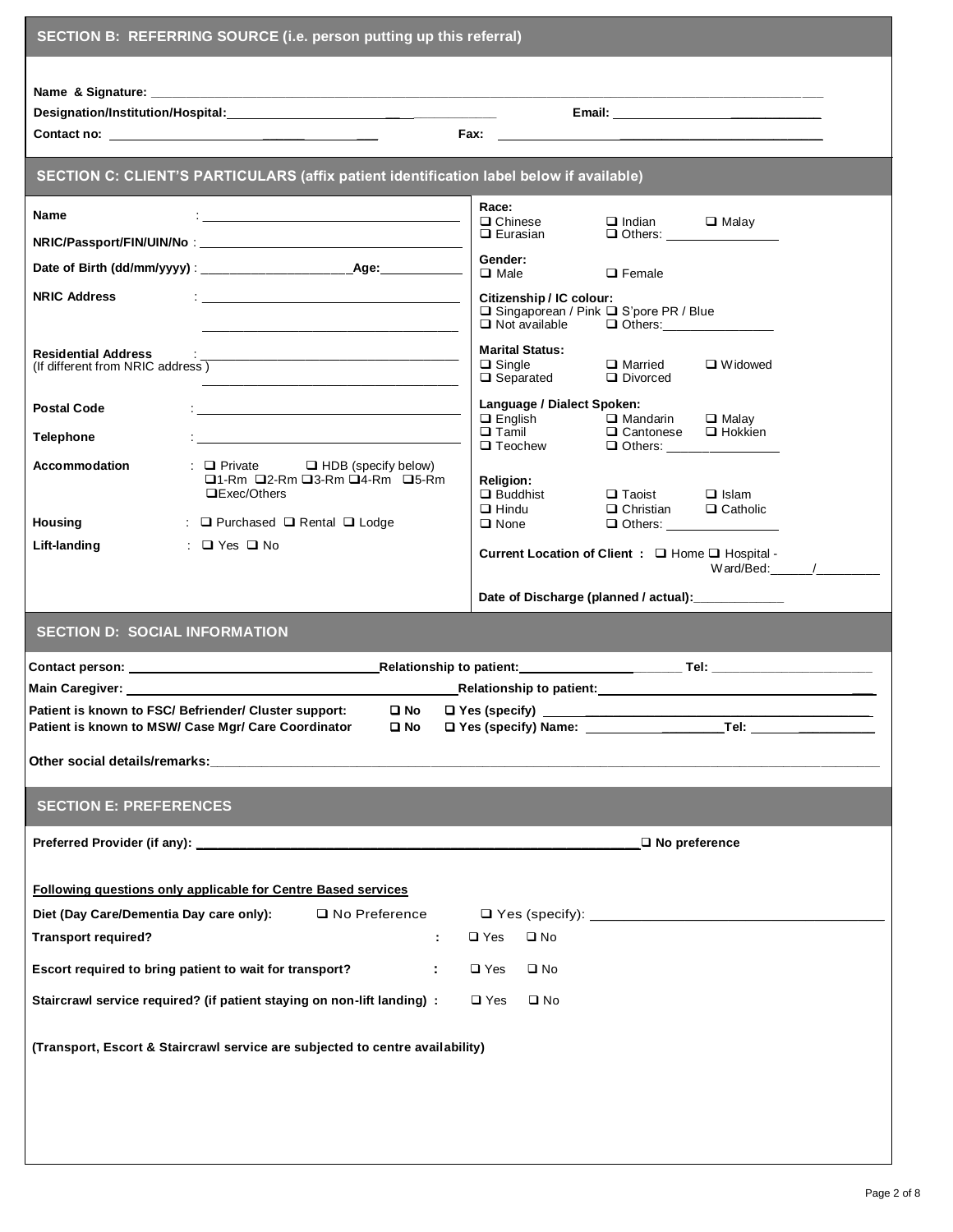**TING SECTION F & G PARTICULARS** 

| <b>SECTION F: MEDICAL HISTORY</b>                                                                                                                                                                         |
|-----------------------------------------------------------------------------------------------------------------------------------------------------------------------------------------------------------|
| If hospital medical discharge summary or doctor memo (doctor's name & MCR no. are stated clearly) is provided, please indicate<br>"see attached" in Section F & G                                         |
| <b>Primary Diagnosis:</b>                                                                                                                                                                                 |
| Summary of Medical Conditions / Problems (please attach memo if insufficient space)                                                                                                                       |
|                                                                                                                                                                                                           |
|                                                                                                                                                                                                           |
|                                                                                                                                                                                                           |
|                                                                                                                                                                                                           |
|                                                                                                                                                                                                           |
| Is patient diagnosed as dementia? : $\square$ Yes (Proceed to the Type of Dementia)<br>$\Box$ No $\Box$<br>$\Box$ Unsure<br><b>Type of Dementia:</b><br>□ Multi-Infarct/Vascular<br>□ Alzheimer's Disease |
|                                                                                                                                                                                                           |
| (Please note: Patients referred to Dementia Day Care service must be diagnosed to be suffering from dementia by a SMC registered Medical<br>Practitioner.)                                                |
| <b>Summary of Investigations and Management</b>                                                                                                                                                           |
|                                                                                                                                                                                                           |
|                                                                                                                                                                                                           |
| CXR (Date Taken ____________________): □ NA<br>$\Box$ Normal                                                                                                                                              |
| <b>Medications / Dosage / Frequency:</b>                                                                                                                                                                  |
|                                                                                                                                                                                                           |
|                                                                                                                                                                                                           |
|                                                                                                                                                                                                           |
| <b>SECTION G: SCREENING</b>                                                                                                                                                                               |
|                                                                                                                                                                                                           |
| Does patient currently have any active infectious disease?<br>$\Box$ Others $\_\_\_\_\_\_\_\_\_\_\_\_$<br><b>□Standard</b><br>$\Box$ Contact                                                              |
|                                                                                                                                                                                                           |
| Are there any other precautions to be taken or conditions that would require closer monitoring?                                                                                                           |
|                                                                                                                                                                                                           |
| PARTICULARS OF DOCTOR OR HEALTHCARE PROFESSIONAL COMPLETING SECTION F & G                                                                                                                                 |
|                                                                                                                                                                                                           |
| Name stamp (if any):                                                                                                                                                                                      |
| <b>Designation</b><br>the contract of the contract of the contract of the contract of the contract of the contract of the contract of                                                                     |
|                                                                                                                                                                                                           |
| Contact no                                                                                                                                                                                                |
| Date<br>the contract of the contract of the contract of the contract of the contract of                                                                                                                   |
|                                                                                                                                                                                                           |
|                                                                                                                                                                                                           |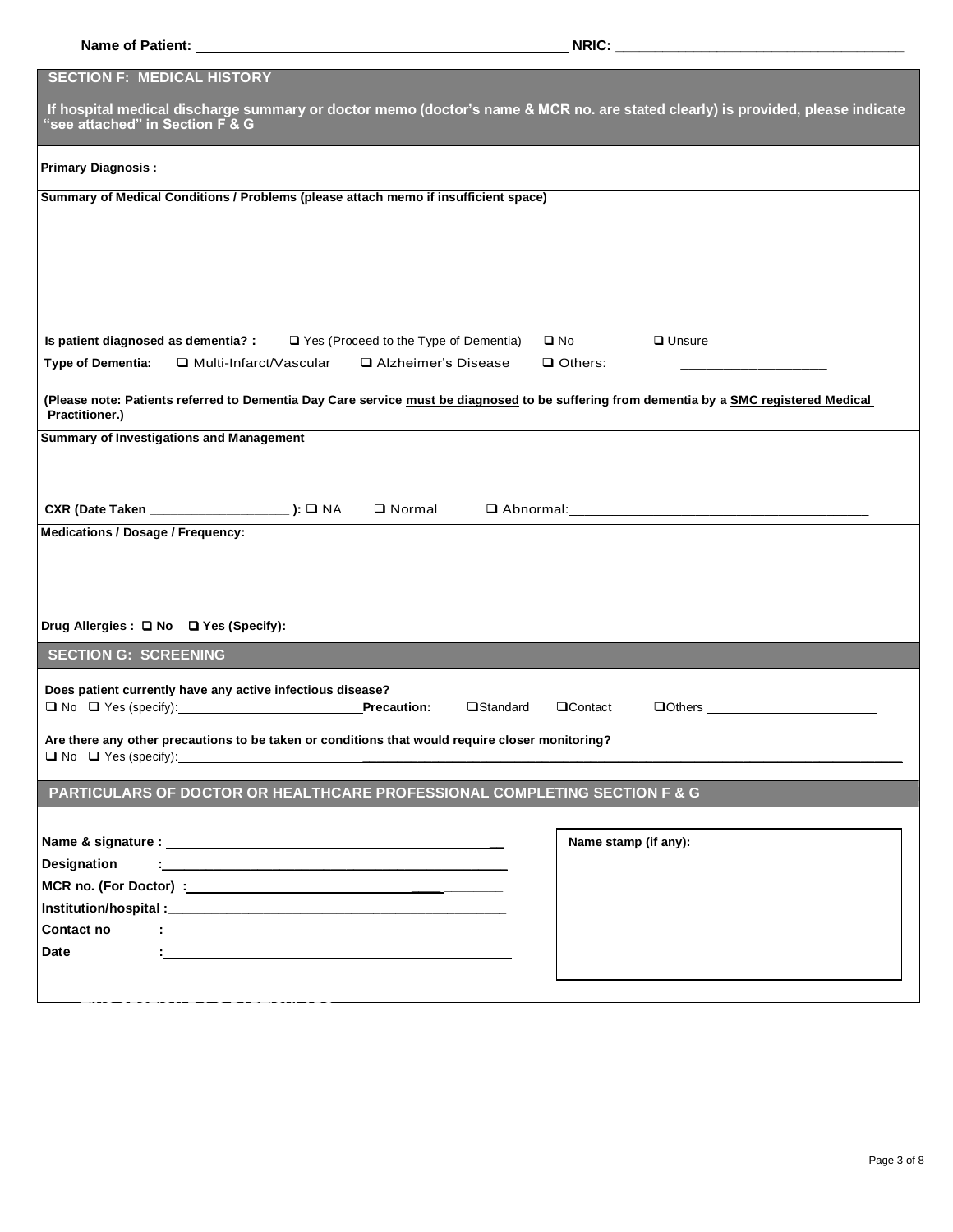|                                                                                                                                | Name of Patient: Name of Patient: |                                                  |              |                                                                                                                                                                                                                                |  |
|--------------------------------------------------------------------------------------------------------------------------------|-----------------------------------|--------------------------------------------------|--------------|--------------------------------------------------------------------------------------------------------------------------------------------------------------------------------------------------------------------------------|--|
| <b>SECTION H: REHAB CERTIFICATION</b>                                                                                          |                                   |                                                  |              |                                                                                                                                                                                                                                |  |
|                                                                                                                                |                                   |                                                  |              | (To complete ONLY if applying for Day Rehabilitation/ Home Rehabilitation Services/ Home-Based Exercise Training.)                                                                                                             |  |
| 1) Patient requires rehabilitation $\Box$ Yes (Proceed to question 2)                                                          |                                   |                                                  | $\square$ No |                                                                                                                                                                                                                                |  |
| 2) Patient fit to undergo rehabilitation : $\Box$ Yes                                                                          |                                   |                                                  | $\square$ No |                                                                                                                                                                                                                                |  |
| Nurse can certify above.)                                                                                                      |                                   |                                                  |              | (Please note: Only a SMC-registered Medical Practitioner or AHPC FULL-registered PT/OT/ST or SNB-registered Advanced Practice                                                                                                  |  |
| PARTICULARS OF DOCTOR OR THERAPIST OR APN COMPLETING SECTION H                                                                 |                                   |                                                  |              |                                                                                                                                                                                                                                |  |
| $\Box$ SMC registered Medical Practitioner $\Box$ Refer to particulars of Doctor completing section F & G                      |                                   |                                                  |              |                                                                                                                                                                                                                                |  |
| □ AHPC full-registered PT/OT/ST                                                                                                |                                   |                                                  |              |                                                                                                                                                                                                                                |  |
| □ SNB registered APN                                                                                                           |                                   |                                                  |              |                                                                                                                                                                                                                                |  |
| Name & Signature: Name & Signature:                                                                                            |                                   |                                                  |              | Name stamp (if any):                                                                                                                                                                                                           |  |
|                                                                                                                                |                                   |                                                  |              |                                                                                                                                                                                                                                |  |
|                                                                                                                                |                                   |                                                  |              |                                                                                                                                                                                                                                |  |
|                                                                                                                                |                                   |                                                  |              |                                                                                                                                                                                                                                |  |
|                                                                                                                                |                                   |                                                  |              |                                                                                                                                                                                                                                |  |
| Contact no: <b>Example 2018</b> 2019 12:00: <b>Contact no: Example 2018</b> 2019 12:00: <b>Contact no: Example 2019</b> 20:00: |                                   |                                                  |              |                                                                                                                                                                                                                                |  |
|                                                                                                                                |                                   |                                                  |              |                                                                                                                                                                                                                                |  |
| <b>SECTION I: DEMENTIA INFORMATION</b>                                                                                         |                                   |                                                  |              |                                                                                                                                                                                                                                |  |
| (To complete ONLY if applying for Dementia Day Care Service.)                                                                  |                                   |                                                  |              |                                                                                                                                                                                                                                |  |
| Patient has any dementia follow-up?                                                                                            |                                   |                                                  |              |                                                                                                                                                                                                                                |  |
| $\square$ No                                                                                                                   |                                   |                                                  |              |                                                                                                                                                                                                                                |  |
| $\square$ Yes                                                                                                                  |                                   |                                                  |              |                                                                                                                                                                                                                                |  |
|                                                                                                                                |                                   | _Hospital/Institution <u>: _________________</u> |              | Next TCU date (if applicable):                                                                                                                                                                                                 |  |
| Cognitive & Behavioural Symptoms (Please tick if present & provide details)                                                    |                                   |                                                  |              |                                                                                                                                                                                                                                |  |
|                                                                                                                                |                                   |                                                  |              | Q Paranoid & Delusional Ideation: Letter and the set of the set of the set of the set of the set of the set of the set of the set of the set of the set of the set of the set of the set of the set of the set of the set of t |  |
| $\Box$ Hallucinations:                                                                                                         |                                   |                                                  |              |                                                                                                                                                                                                                                |  |
| □ Day/Night Disturbance:                                                                                                       |                                   |                                                  |              |                                                                                                                                                                                                                                |  |
| Anxieties & Phobia:                                                                                                            |                                   |                                                  |              |                                                                                                                                                                                                                                |  |
| <b>Activity Disturbances:</b>                                                                                                  | $\Box$ Wandering                  | $\Box$ Purposeless activity                      |              | □ Inappropriate activity ________                                                                                                                                                                                              |  |
| Aggressiveness:                                                                                                                | □ Verbal Outburst                 | □ Physical threats and/or violence               |              | $\Box$ Agitation                                                                                                                                                                                                               |  |
| <b>Affective Disturbance:</b>                                                                                                  | $\Box$ Tearfulness                |                                                  |              |                                                                                                                                                                                                                                |  |
| <b>Additional Remarks / Details</b>                                                                                            |                                   |                                                  |              |                                                                                                                                                                                                                                |  |
|                                                                                                                                |                                   |                                                  |              |                                                                                                                                                                                                                                |  |
|                                                                                                                                |                                   |                                                  |              |                                                                                                                                                                                                                                |  |
|                                                                                                                                |                                   |                                                  |              |                                                                                                                                                                                                                                |  |
|                                                                                                                                |                                   |                                                  |              |                                                                                                                                                                                                                                |  |
|                                                                                                                                |                                   |                                                  |              |                                                                                                                                                                                                                                |  |
|                                                                                                                                |                                   |                                                  |              |                                                                                                                                                                                                                                |  |
|                                                                                                                                |                                   |                                                  |              |                                                                                                                                                                                                                                |  |
|                                                                                                                                |                                   |                                                  |              |                                                                                                                                                                                                                                |  |
|                                                                                                                                |                                   |                                                  |              |                                                                                                                                                                                                                                |  |
|                                                                                                                                |                                   |                                                  |              |                                                                                                                                                                                                                                |  |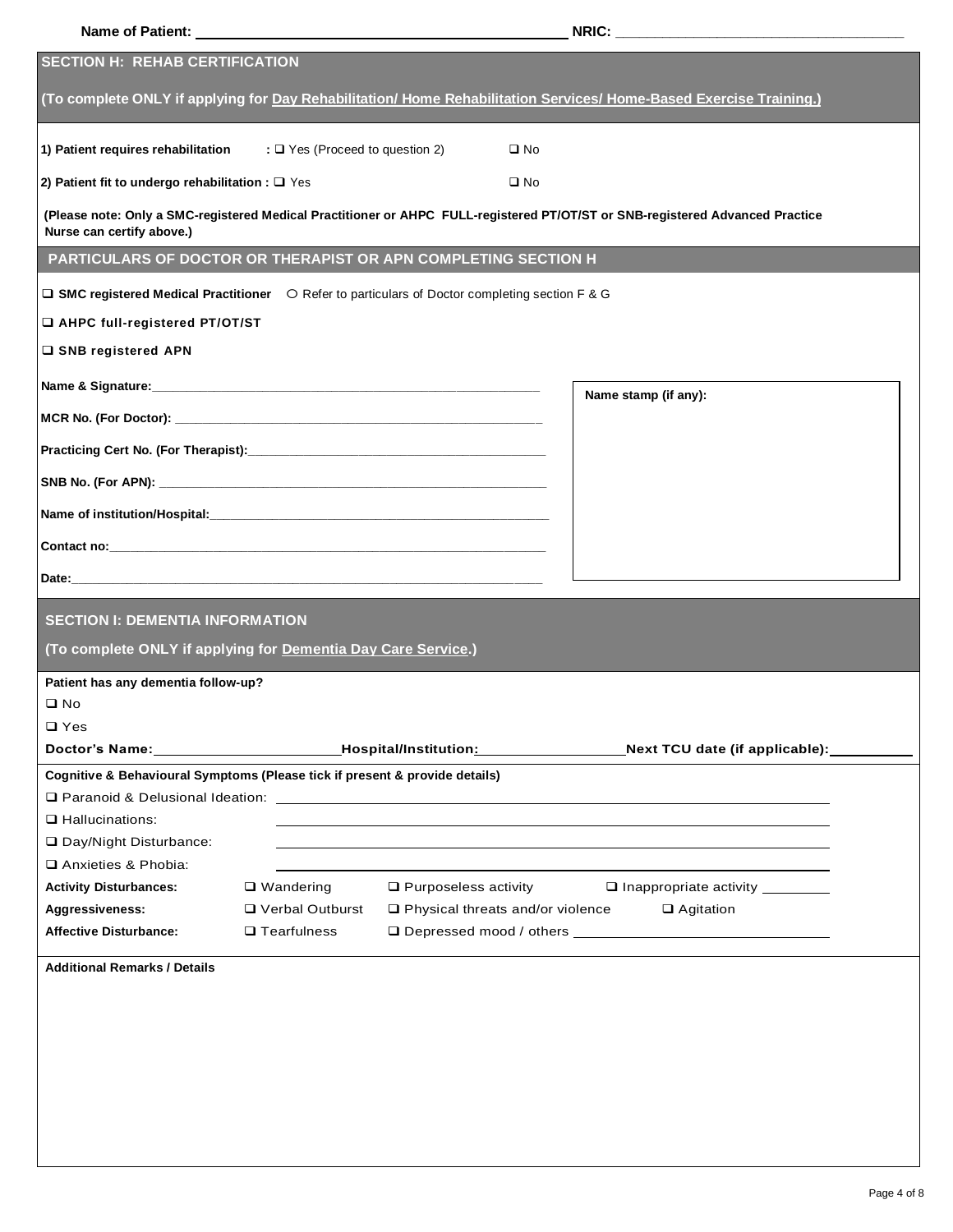|                                    |                                                                                                    | SECTION J: PROCEDURES (ie wound dressing, change of feeding tube, urinary catheters, stoma, injections etc |                                                        |                      |                                                                                                                                                                                                                                |
|------------------------------------|----------------------------------------------------------------------------------------------------|------------------------------------------------------------------------------------------------------------|--------------------------------------------------------|----------------------|--------------------------------------------------------------------------------------------------------------------------------------------------------------------------------------------------------------------------------|
|                                    | (To complete ONLY if applying for Home Nursing Service.)                                           |                                                                                                            |                                                        |                      |                                                                                                                                                                                                                                |
| Feeding tube                       | : $\Box$ Ryle's tube $\Box$ Flexiflo/kangaroo                                                      |                                                                                                            |                                                        |                      | □ Others, specify___________ Size: ________ Due for change on: _________                                                                                                                                                       |
| <b>Urinary Catheter</b>            | $: \Box$ Indwelling                                                                                | $\Box$ Suprapubic                                                                                          | □ Clean Intermittent Self Catheterization              |                      |                                                                                                                                                                                                                                |
|                                    |                                                                                                    | Size: _________________________ Due for change on: _____________________________                           |                                                        |                      |                                                                                                                                                                                                                                |
|                                    | Type: $\Box$ Latex                                                                                 |                                                                                                            | $\Box$ Silicone elastoma coated $\Box$ Hydrogel coated |                      | □ Silicone 100%                                                                                                                                                                                                                |
|                                    |                                                                                                    |                                                                                                            |                                                        |                      |                                                                                                                                                                                                                                |
|                                    |                                                                                                    |                                                                                                            |                                                        |                      |                                                                                                                                                                                                                                |
| <b>Stoma Care</b>                  | : $\Box$ Tracheostomy                                                                              |                                                                                                            |                                                        |                      |                                                                                                                                                                                                                                |
|                                    | $\Box$ PEG                                                                                         |                                                                                                            |                                                        |                      |                                                                                                                                                                                                                                |
|                                    | $\Box$ Colostomy                                                                                   |                                                                                                            |                                                        |                      |                                                                                                                                                                                                                                |
|                                    | $\Box$ lleostomy                                                                                   |                                                                                                            |                                                        |                      |                                                                                                                                                                                                                                |
| Injection (IM/SC)                  |                                                                                                    |                                                                                                            |                                                        |                      | : Type of injection: ___________________________ Dosage: ____________ Frequency: __________ Date of last injection: __________________                                                                                         |
|                                    |                                                                                                    |                                                                                                            |                                                        |                      | Others: with a contract of the contract of the contract of the contract of the contract of the contract of the contract of the contract of the contract of the contract of the contract of the contract of the contract of the |
| <b>Visual Impairment:</b>          | $\square$ No                                                                                       |                                                                                                            |                                                        |                      |                                                                                                                                                                                                                                |
| Hearing Impairment:<br><u>I</u> No |                                                                                                    |                                                                                                            |                                                        |                      |                                                                                                                                                                                                                                |
| <b>Mental Status:</b>              | $\Box$ Rational                                                                                    | $\Box$ Confused                                                                                            |                                                        |                      |                                                                                                                                                                                                                                |
| <b>Mobility Status:</b>            |                                                                                                    |                                                                                                            | $\Box$ Unable to respond                               |                      | $\Box$ Others:                                                                                                                                                                                                                 |
|                                    | Bedbound                                                                                           | $\Box$ Wheelchair                                                                                          | Ambulating (Proceed to Walking Aid)                    |                      |                                                                                                                                                                                                                                |
| Walking Aid:                       | $\Box$ N/A                                                                                         | □ Walking Stick / Umbrella                                                                                 | Quad Stick                                             | $\Box$ Walking frame | $\Box$ Others:                                                                                                                                                                                                                 |
|                                    | Assistance level required for wheelchair or ambulating<br>$\Box$ Independent $\Box$ Minimal Assist |                                                                                                            | Moderate Assist                                        |                      | $\Box$ Maximum Assist / Dependent                                                                                                                                                                                              |
| <b>Activity Tolerance:</b>         |                                                                                                    | $\Box$ Poor (0 to < 15mins) $\Box$ Fair (15 to 45 mins) $\Box$ Good (> 45 mins)                            |                                                        |                      |                                                                                                                                                                                                                                |
| <b>Transfers:</b>                  | $\Box$ Independent                                                                                 | Minimal Assist                                                                                             | Moderate Assist                                        |                      | $\Box$ Maximum Assist / Dependent                                                                                                                                                                                              |
| Feeding:                           | $\Box$ Independent                                                                                 | $\Box$ Needs Assistance                                                                                    | $\Box$ Dependent : $\Box$ Oral                         | $\Box$ NG tube       | $\square$ PEG                                                                                                                                                                                                                  |
| Toileting:                         | $\Box$ Independent                                                                                 | $\Box$ Needs Assistance                                                                                    | $\Box$ Dependent / Incontinent :                       |                      | $\Box$ on diapers $\Box$ urinary catheter                                                                                                                                                                                      |
| <b>Bowel Management:</b>           | □ Continent                                                                                        | $\Box$ Diapers                                                                                             | $\Box$ Colostomy                                       | $\Box$ ileostomy     | $\Box$ Others $\_\_\_\$                                                                                                                                                                                                        |
| <b>Respiratory Care:</b>           | $\Box$ N/A                                                                                         | Oxygen Therapy                                                                                             | $\Box$ Suction                                         | $\Box$ BIPAP         | $\Box$ Trachy care<br>$\Box$ Others                                                                                                                                                                                            |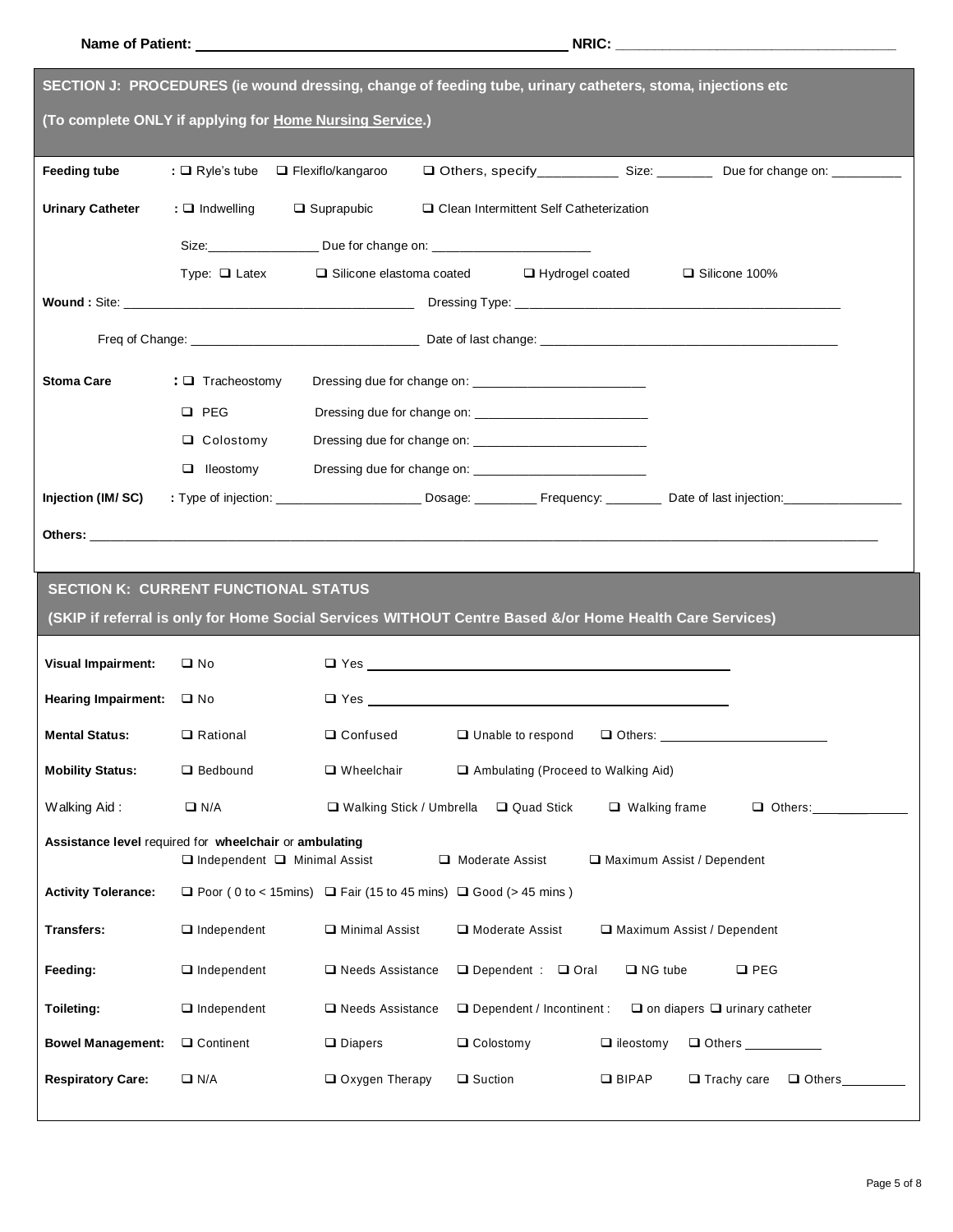| <b>Name of Patient:</b>                                                                                                                                                                                                                                                              |                               | NRIC:                             |  |  |
|--------------------------------------------------------------------------------------------------------------------------------------------------------------------------------------------------------------------------------------------------------------------------------------|-------------------------------|-----------------------------------|--|--|
| <b>SECTION L: SIMPLIFIED ELIGIBILITY ASSESSMENT (PART 1)</b>                                                                                                                                                                                                                         |                               |                                   |  |  |
| (To complete ONLY if applying for Meals On Wheels / Medical Escort & Transport/ Home Personal Care.)                                                                                                                                                                                 |                               |                                   |  |  |
| <b>FUNCTIONAL STATUS</b>                                                                                                                                                                                                                                                             |                               |                                   |  |  |
| 1. Does client need any supervision or help to move between locations on the same floor level?                                                                                                                                                                                       |                               |                                   |  |  |
| Note : If person is self-sufficient using assistive devices, indicate as No.<br>0 – No                                                                                                                                                                                               | 1 - Yes                       |                                   |  |  |
| 2. Does client need any supervision or help to manage personal hygiene?                                                                                                                                                                                                              |                               |                                   |  |  |
| Includes: Combing hair, brushing teeth, shaving, make-up, washing face or hands.                                                                                                                                                                                                     |                               |                                   |  |  |
| <b>Excludes: Baths and showers</b><br>0 - No                                                                                                                                                                                                                                         | 1 - Yes                       |                                   |  |  |
| 3. Does client need any supervision or help to bathe or dress and undress below the waist?<br>Includes: Moving in and out of showers. For dressing/ undressing, includes street clothes, underwear, prostheses, belts, pants, skirts & shoes.<br>Excludes: Washing of back and hair. |                               |                                   |  |  |
| $0 - No$                                                                                                                                                                                                                                                                             | 1 - Yes                       |                                   |  |  |
| 4. Does client have difficulty hearing (with hearing aid normally used)?<br>0 - No                                                                                                                                                                                                   | $1 - Yes$                     |                                   |  |  |
| 5. Does client have difficulty seeing in adequate light (with glasses or with other visual appliance normally used)?                                                                                                                                                                 |                               |                                   |  |  |
| $0 - No$                                                                                                                                                                                                                                                                             | 1 - Yes                       |                                   |  |  |
| <b>HEALTH CONDITIONS</b>                                                                                                                                                                                                                                                             |                               |                                   |  |  |
| 6. Does client sometimes feel short of breath when performing daily tasks?                                                                                                                                                                                                           |                               |                                   |  |  |
| Includes: Shortness of breath at rest or during normal daily activities<br>0 - No                                                                                                                                                                                                    | 1 - Yes                       |                                   |  |  |
|                                                                                                                                                                                                                                                                                      |                               |                                   |  |  |
| 7. Does client have any conditions that make his/ her health unstable?<br>Includes: Any disease or condition that causes fluctuating or unstable ADL, cognition, mood, or behavior, such as<br>dementia, heart failure, gout and rheumatoid arthritis.<br>0 - No                     | 1 - Yes                       |                                   |  |  |
|                                                                                                                                                                                                                                                                                      |                               |                                   |  |  |
| 8. Self-reported health: Ask: "In general, how would you rate your health?"<br>0 - Excellent/ Good                                                                                                                                                                                   | 1 - Fair/ Poor                | 8 - Could not (would not) respond |  |  |
| 9. Self-reported mood: Ask: "In the last 3 days, have you felt sad, depressed or hopeless?"<br>$0 - No$                                                                                                                                                                              | $1 - Yes$                     | 8 - Could not (would not) respond |  |  |
| <b>COGNITION AND BEHAVIOUR</b><br>10. Does someone help client to make decisions about daily tasks?                                                                                                                                                                                  |                               |                                   |  |  |
| Includes: When to get up, have meals, clothing, and activities.<br>0 - No                                                                                                                                                                                                            | 1 - Yes                       |                                   |  |  |
|                                                                                                                                                                                                                                                                                      |                               |                                   |  |  |
| 11. Ask client to remember 3 unrelated items (e.g. orange, pencil, chair) and let him/ her know you will ask about them again 5 min<br>later. Can client recall after 5 min?                                                                                                         |                               |                                   |  |  |
| 0 - Short-term Memory Ok                                                                                                                                                                                                                                                             | 1 - Short-term Memory Problem | 8 – Unable to Assess              |  |  |
| <b>CAREGIVER</b><br>12. Does client have a caregiver?<br>0 - Yes, client stays with caregiver providing 24/7 care or care during the day<br>1 - Yes, client stays with caregiver who is not at home during the day<br>2 - No, client stays alone or has no caregiver                 |                               |                                   |  |  |
| 13. If client has a caregiver, is the caregiver frail?<br>0 - No                                                                                                                                                                                                                     | $1 - Yes$                     | 8 - NA                            |  |  |
| 14. Caregiver status - Caregiver reports feeling overwhelmed by client's illness<br>0 - No                                                                                                                                                                                           | $1 - Yes$                     | 8 - NA                            |  |  |
| 15. If client has a caregiver, does the caregiver have difficulty doing the following for client?<br>0 - No                                                                                                                                                                          | $1 - Yes$                     | $8 - NA$                          |  |  |
| a. Prepare/ buy him meals?<br>b. Go for appointments with him?<br>c. Provide personal care for him?                                                                                                                                                                                  |                               |                                   |  |  |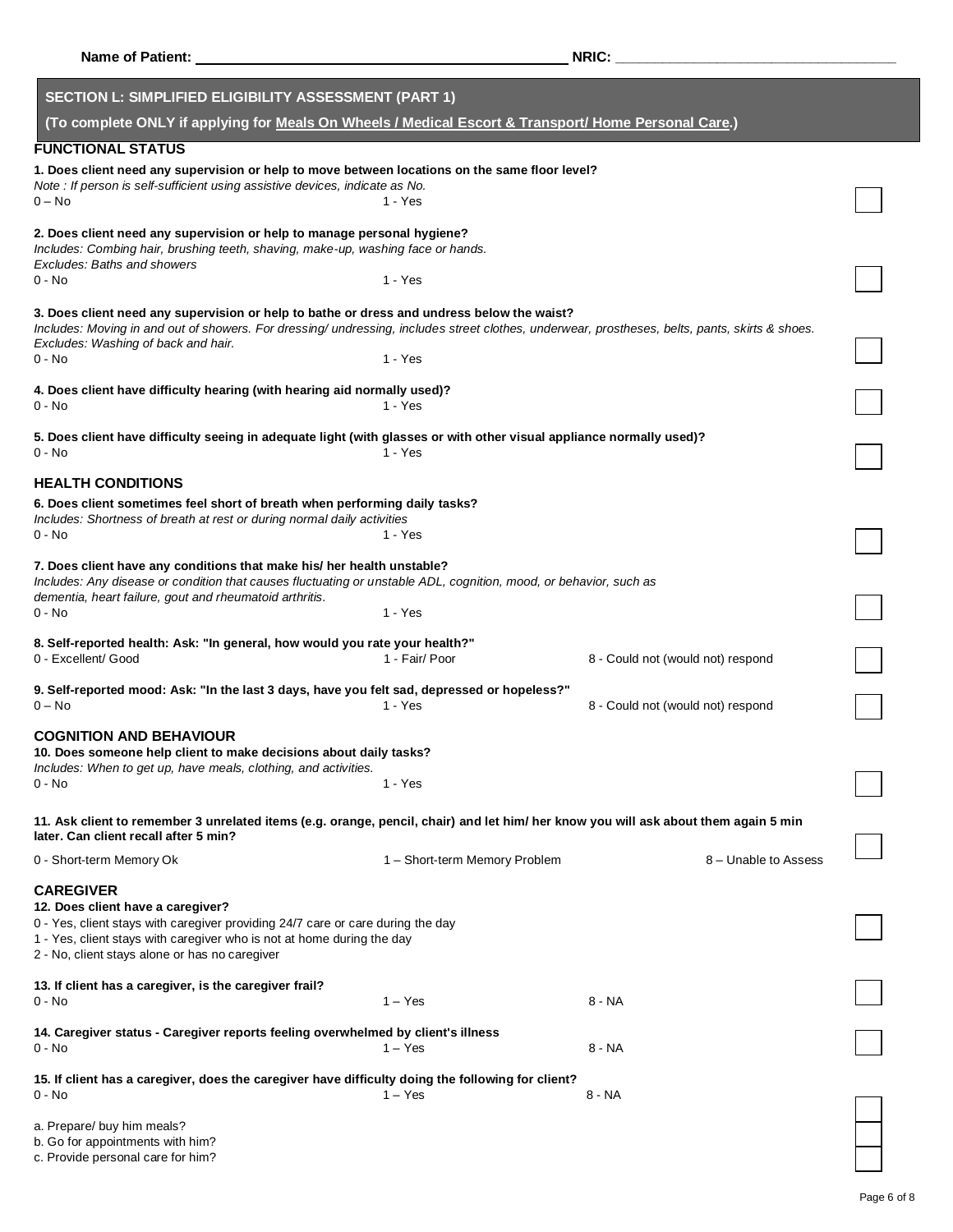| Name of Patient:                                                                                                                                                                                                  | NRIC:                                                                                                |  |
|-------------------------------------------------------------------------------------------------------------------------------------------------------------------------------------------------------------------|------------------------------------------------------------------------------------------------------|--|
| <b>SECTION L: SIMPLIFIED ELIGIBILITY ASSESSMENT (PART 2)</b>                                                                                                                                                      | (To complete ONLY if applying for Meals On Wheels / Medical Escort & Transport/ Home Personal Care.) |  |
| <b>ADDITIONAL ASSESSMENT FOR SERVICES</b>                                                                                                                                                                         |                                                                                                      |  |
| Please answer Q16 to 18, and 20 for MOW services.<br>Please answer Q17 to 21, and 25 to 27 for MET services.<br>Please answer Q21 to 24, and 25 to 27 for HPC services                                            |                                                                                                      |  |
| <b>Functional Status</b><br>16. Does client need any supervision or help to prepare or buy his/ her meals?<br>e.g. planning meals, assembling ingredients, cooking, setting out food and utensils<br>$0 - No$     | 1 - Yes                                                                                              |  |
| 17. Does client need any supervision or help to manage a full flight of stairs? (12-14 steps)<br>$0 - No$                                                                                                         | 1 - Yes                                                                                              |  |
| 18. Does client need any supervision or help to travel by public transportation (navigating system, paying fare)<br>or drive him/ herself (including getting out of house, into and out of vehicles)?<br>$0 - No$ | $1 - Yes$                                                                                            |  |
| 19. Does client need any supervision or help to access the common corridor from his or her house?<br>e.g. navigating stairs or kerb from house to common corridor<br>$0 - No$                                     | $1 - Yes$                                                                                            |  |
| 20. How does client move around in the community?<br>$0$ – Independent<br>2- Need wheelchair                                                                                                                      | 1 – Need quadstick/walking stick<br>3 - Total dependence                                             |  |
| 21. How easily can client transfer him/ herself from bed to chair and back?<br>$0$ – Independent<br>2 - Need extensive to maximal assistance                                                                      | 1 - Need set-up help/ supervision/ limited assistance<br>3 - Bedbound                                |  |
| 22. Can client use the toilet or commode and cleanse him/ herself after toilet<br>use?                                                                                                                            |                                                                                                      |  |
| $0$ – Independent<br>2 - Need extensive to maximal assistance                                                                                                                                                     | 1 - Need set-up help/ supervision/ limited assistance<br>3 - Total dependence                        |  |
| 23. Can client eat and drink on his/ her own?<br>Note: Regardless of skill, including tube feeding<br>$0$ – Independent<br>2 - Need extensive to maximal assistance                                               | 1 - Need set-up help/ supervision/ limited assistance<br>3 - Total dependence                        |  |
| 24. Does client need any supervision or help for ordinary work around the house?<br>e.g. doing dishes, dusting, making bed, tidying up,<br>laundry                                                                |                                                                                                      |  |
| $0 - No$                                                                                                                                                                                                          | $1 - Yes$                                                                                            |  |
| <b>COGNITION AND BEHAVIOUR</b><br>25. Has client displayed any aggressive, socially inappropriate or disruptive behaviour in the last 3 days?<br>0 - Not present<br>2 - Exhibited on 1-2 of last 3 days           | 1 - Present, but not exhibited in last 3 days<br>3 - Exhibited daily in last 3 days                  |  |
| <b>COMMUNICATION</b><br>26. Can client express information content? (includes both verbal & non-verbal expression)<br>0 - Understood (expresses ideas without difficulty)<br>2 - Sometimes understood             | 1 - Usually/ often understood<br>3 - Rarely or never understood                                      |  |
| 27. Can client understand information presented to him/ her? (however able; with hearing appliance<br>normally used)                                                                                              |                                                                                                      |  |
| 0 - Understands (clear comprehension)<br>2 - Sometimes understands                                                                                                                                                | 1 - Usually/ often understands<br>3 - Rarely or never understands                                    |  |
| 28. Any other comments/information (e.g. infectious diseases, client preferences to note etc.)?                                                                                                                   |                                                                                                      |  |